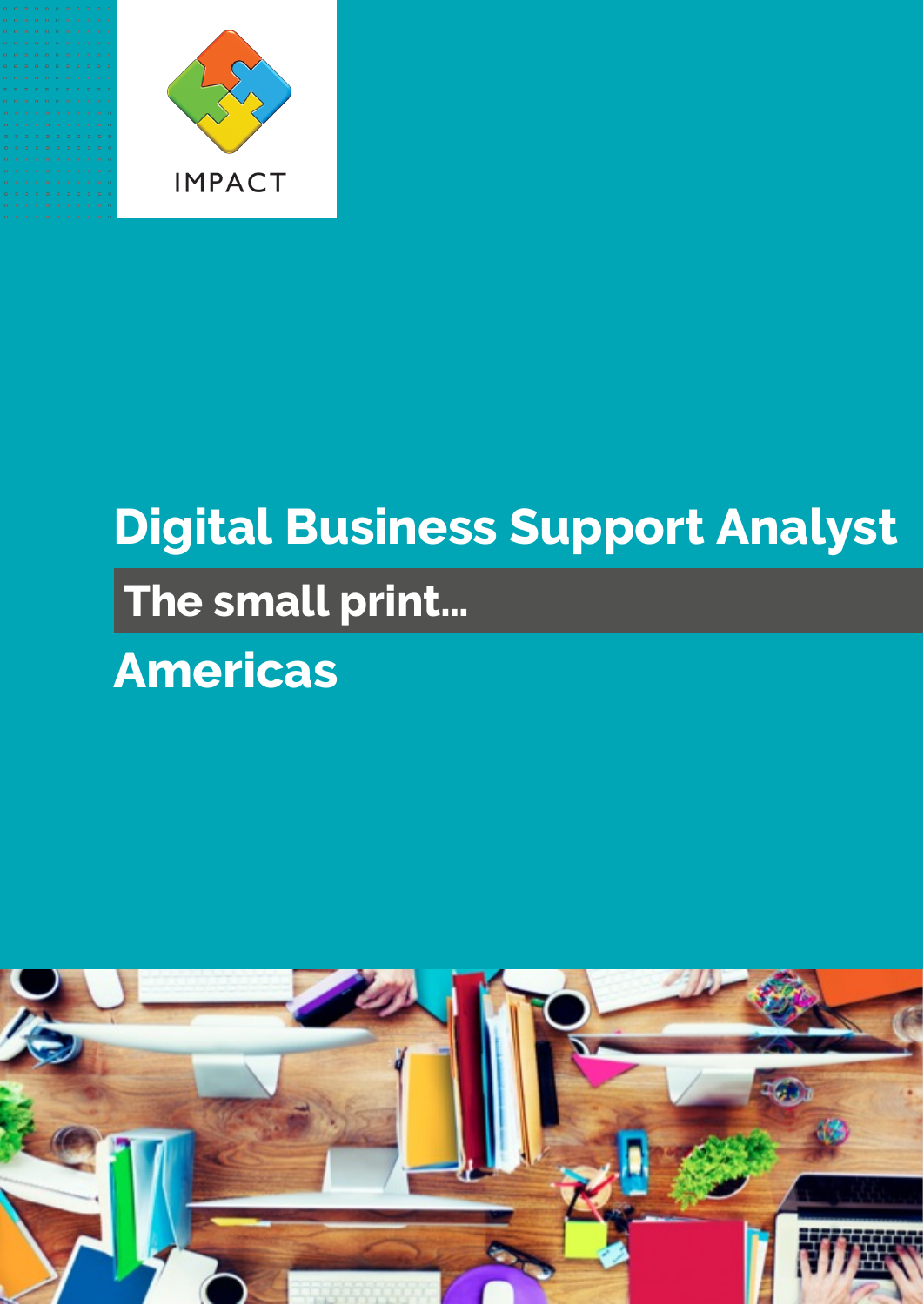

**Digital Business Support Analyst The small print**

#### **Are you looking for an exciting and diverse role in a global organisation?**

Impact are offering a fabulous opportunity to work within a busy and dynamic team supporting our global business. The role is wide-ranging with a focus on supporting our internal users across the US and around the world to get the most out of our digital platforms, supporting them with their IT, answering data security questions internally or from our clients, and the ongoing development of our internal information security and data protection practices. As well as this, where necessary, you will support clients to integrate our technology into their learning solutions and support client's end users in making the most of our tools.

All this is in service of helping us deliver world-class learning solutions to our clients. We are looking for a skilled and experienced individual with bags of enthusiasm, a deep curiosity for all things technical, a desire to continuously learn and a proactive attitude to solving problems and mitigating them!

#### **Key responsibilities:**

- Work in close partnership with the Global IT team to proactively support and train all users across our global business.
- Monitor the IT help desk and support where needed.
- Work on Data Security requests and questionnaires from clients as part of the sales or implementation process.
- Manage and support the ongoing information security and data protection programmes globally.
- Support and maintain our internal systems and tools.
- § IT procurement (globally) of all devices and accessories etc. including set up and maintenance.
- Support the collection, use and analysis of data from our internal tools, as well as from programmes with clients.
- Act as a technical consultant working directly with our clients, advising on the introduction and integration of our bespoke tools in client organisations.
- Act as a technical support advisor to our client service teams who are working directly with our clients.
- Monitor the help desks for our bespoke tools in use with clients.

#### **Key requirements:**

- Excellent customer service skills this is a client-facing (internal and external) role, you'll need to champion the IT function.
- Good troubleshooting and investigation skills.
- Hungry to learn and develop and curious in everything you do.
- A team player relationships are at the heart of how we work globally.
- An understanding of information security and data protection principles.
- Experience with Microsoft Office 365 products, and knowledge of a variety of other platforms
- Disciplined approach to getting work done we need to get through lots of stuff quickly.
- § You'll have done at least some of this kind of thing before you'll be able to hit the ground running and build on previous experience.
- Most of our hardware is Apple so experience in working with Mac OS and other Apple products is highly desirable.
- Confidence when presenting to and communicating with clients.